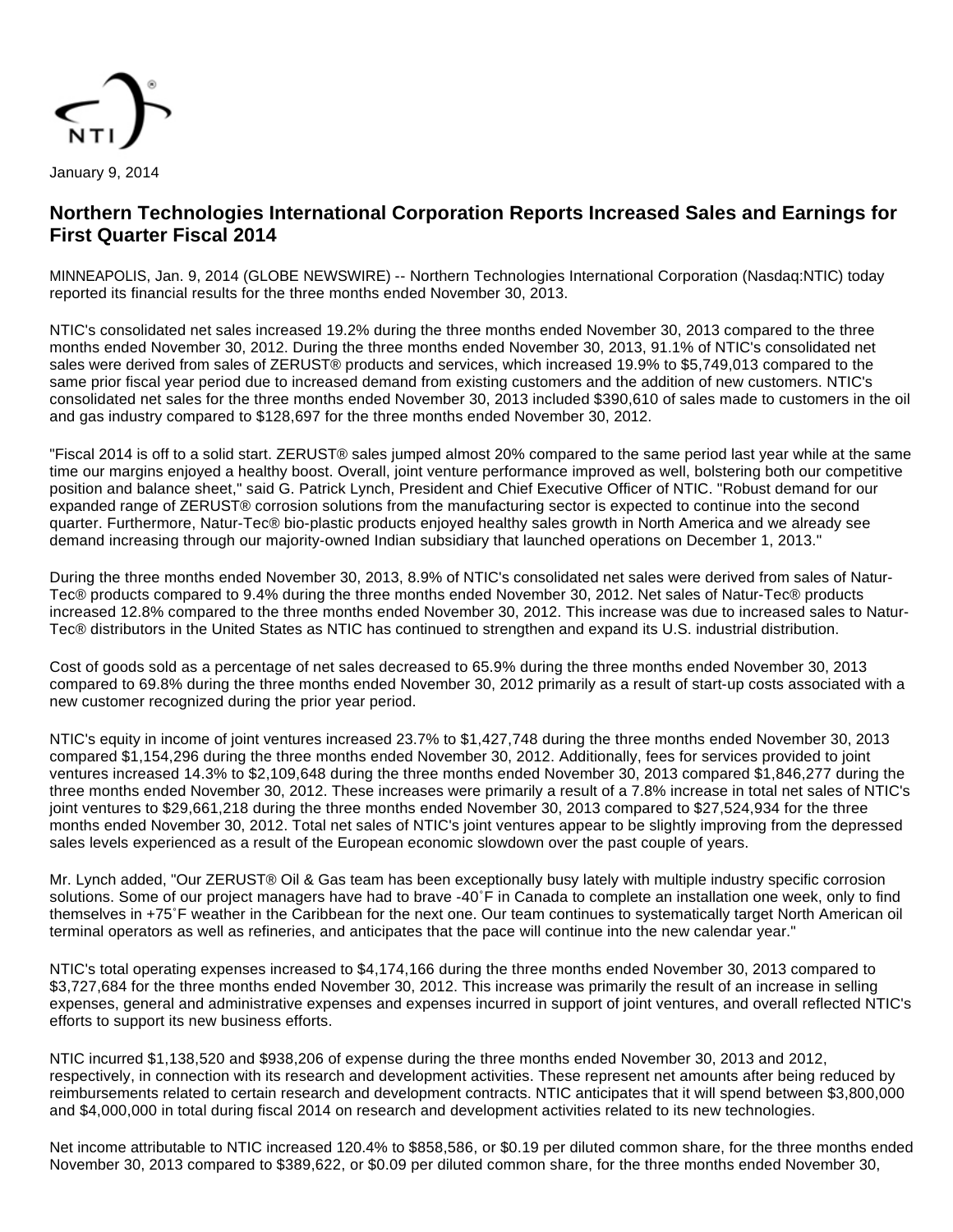2012. This increase was primarily the result of increases in gross profit of NTIC's North American businesses and increases in joint venture operations.

NTIC's working capital was \$13,222,558 at November 30, 2013, including \$3,907,371 in cash and cash equivalents compared to \$13,270,452 at August 31, 2013, including \$4,314,258 in cash and cash equivalents. As of November 30, 2013, NTIC had a term loan with a principal amount of \$914,384 outstanding from PNC Bank, National Association, which NTIC repaid in full on January 3, 2014.

#### **Outlook**

For the fiscal year ending August 31, 2014, NTIC expects its net sales to range between \$27.5 million and \$29.0 million and expects net income attributable to NTIC of between \$4.1 million to \$4.7 million, or between \$0.95 and \$1.05 per diluted common share.

#### **Conference Call and Webcast**

NTIC will host a conference call today at 8:00 a.m. Central Time to review its results of operations for the first quarter of fiscal 2014 and its future outlook, followed by a question and answer session. The conference call will be available to interested parties through a live audio webcast available through NTIC's website at [www.ntic.com](http://www.globenewswire.com/newsroom/ctr?d=10063299&l=15&a=www.ntic.com&u=http%3A%2F%2Fwww.ntic.com) or [http://ir.ntic.com/events.cfm](http://www.globenewswire.com/newsroom/ctr?d=10063299&l=15&u=http%3A%2F%2Fir.ntic.com%2Fevents.cfm) where the webcast will be archived and accessible for at least 12 months. The dial-in number for the conference call is (877) 670-9779 and the confirmation code is 30378510.

### **About Northern Technologies International Corporation**

Northern Technologies International Corporation develops and markets proprietary environmentally beneficial products and services in over 55 countries either directly or via a network of majority-owned subsidiaries, joint ventures, independent distributors and agents. NTIC's primary business is corrosion prevention marketed primarily under the ZERUST® brand. NTIC has been selling its proprietary ZERUST® rust and corrosion inhibiting products and services to the automotive, electronics, electrical, mechanical, military and retail consumer markets, for over 35 years, and in recent years has targeted and expanded into the oil and gas industry. NTIC offers worldwide on-site technical consulting for rust and corrosion prevention issues. NTIC's technical service consultants work directly with the end users of NTIC's products to analyze their specific needs and develop systems to meet their technical requirements. NTIC also markets and sells a portfolio of bio-based and biodegradable polymer resin compounds and finished products marketed under the Natur-Tec® brand.

#### **Forward-Looking Statements**

Statements contained in this press release that are not historical information are forward-looking statements as defined within the Private Securities Litigation Reform Act of 1995. Such statements include NTIC's expectations regarding its financial guidance for fiscal 2014, anticipated research and development expense for fiscal 2014, anticipated demand for ZERUST® corrosion solutions from the manufacturing sector and oil and gas industry and anticipated demand for Natur-Tec® bio-plastic products, and other statements that can be identified by words such as "believes," "continues," "expects," "anticipates," "intends," "potential," "outlook," "will," "would," "should," "guidance" or words of similar meaning, the use of future dates and any other statements that are not historical facts. Such forward-looking statements are based upon the current beliefs and expectations of NTIC's management and are inherently subject to risks and uncertainties that could cause actual results to differ materially from those projected or implied. Such potential risks and uncertainties include, but are not limited to, in no particular order: NTIC's dependence on the success of its joint ventures and fees and dividend distributions that NTIC receives from them; NTIC's relationships with its joint ventures and its ability to maintain those relationships; risks related to the European sovereign debt crisis, economic slowdown and political unrest; risks associated with NTIC's international operations; exposure to fluctuations in foreign currency exchange rates; the health of the U.S. and worldwide economies, including in particular the U.S. automotive industry; the level of growth in NTIC's markets; NTIC's investments in research and development efforts; acceptance of existing and new products; timing of NTIC's receipt of purchase orders under supply contracts; variability in sales to Petrobras and other customers and the effect on NTIC's quarterly financial results; increased competition; the costs and effects of complying with changes in tax, fiscal, government and other regulatory policies, including rules relating to environmental, health and safety matters; and NTIC's reliance on its intellectual property rights and the absence of infringement of the intellectual property rights of others. More detailed information on these and additional factors which could affect NTIC's operating and financial results is described in the company's filings with the Securities and Exchange Commission, including its most recent annual report on Form 10-K. NTIC urges all interested parties to read these reports to gain a better understanding of the many business and other risks that the company faces. Additionally, NTIC undertakes no obligation to publicly release the results of any revisions to these forward-looking statements, which may be made to reflect events or circumstances occurring after the date hereof or to reflect the occurrence of unanticipated events.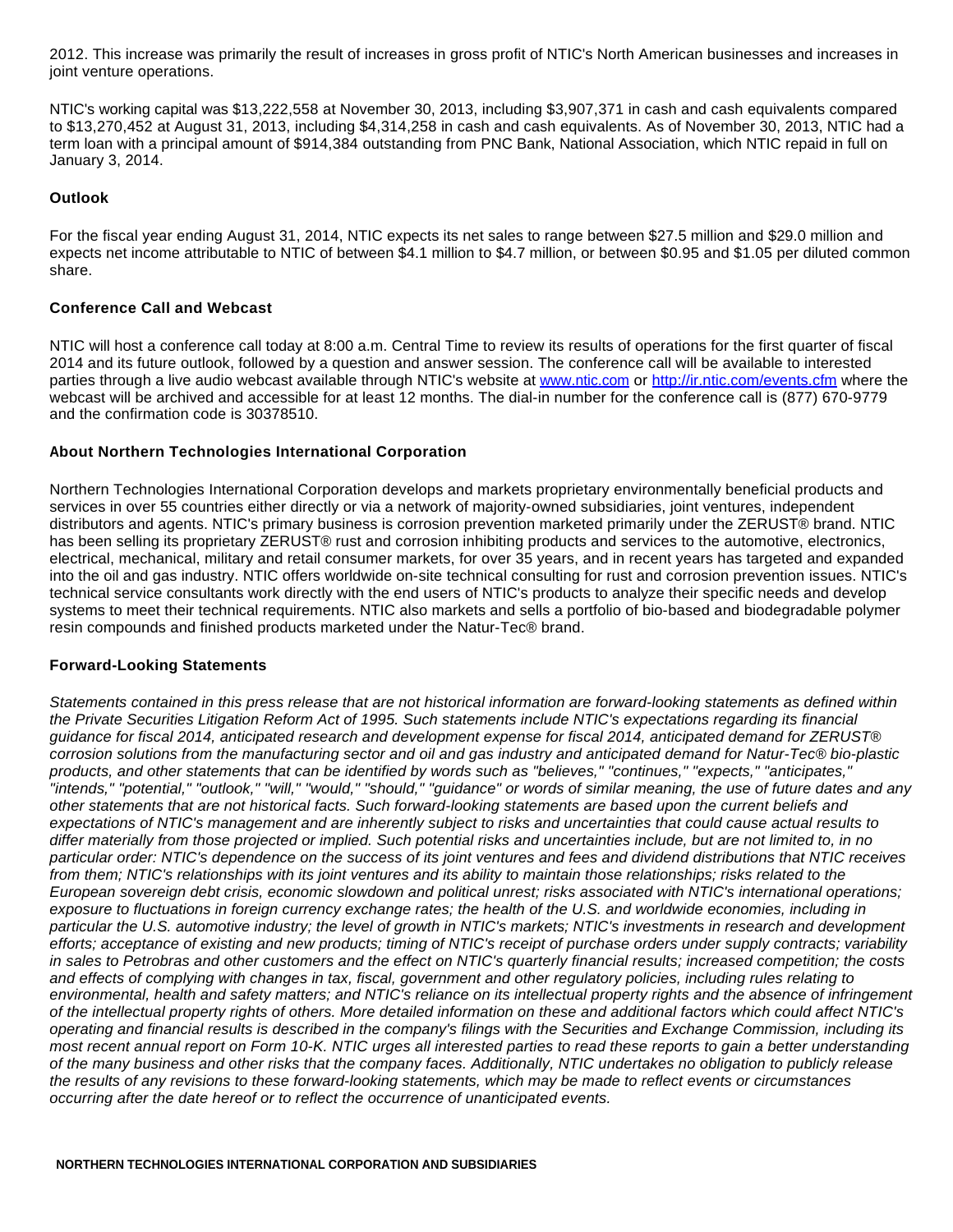### **CONSOLIDATED BALANCE SHEETS AS OF NOVEMBER 30, 2013 (UNAUDITED) AND AUGUST 31, 2013 (AUDITED)**

|                                                                                                                                          | November 30,<br>2013 | August 31,<br>2013 |
|------------------------------------------------------------------------------------------------------------------------------------------|----------------------|--------------------|
| <b>ASSETS</b>                                                                                                                            |                      |                    |
| <b>CURRENT ASSETS:</b>                                                                                                                   |                      |                    |
| Cash and cash equivalents                                                                                                                | \$3,907,371          | \$4,314,258        |
| Receivables:                                                                                                                             |                      |                    |
| Trade excluding joint ventures, less allowance for doubtful accounts of \$30,000 at November 30, 2013<br>and \$20,000 at August 31, 2013 | 3,627,987            | 3,329,995          |
| Trade joint ventures                                                                                                                     | 746,565              | 859,434            |
| Fees for services provided to joint ventures                                                                                             | 2,820,362            | 2,446,017          |
| Income taxes                                                                                                                             | 93,040               | 144,939            |
| Inventories                                                                                                                              | 5,429,207            | 5,111,549          |
| Prepaid expenses                                                                                                                         | 552,796              | 258,765            |
| Deferred income taxes                                                                                                                    | 467,548              | 467,548            |
| Total current assets                                                                                                                     | 17,644,876           | 16,932,505         |
| PROPERTY AND EQUIPMENT, NET                                                                                                              | 5,372,969            | 5,323,612          |
| <b>OTHER ASSETS:</b>                                                                                                                     |                      |                    |
| Investments in joint ventures                                                                                                            | 26,628,577           | 24,702,981         |
| Deferred income taxes                                                                                                                    | 1,034,212            | 1,034,212          |
| Patents and trademarks, net                                                                                                              | 1,097,372            | 1,060,639          |
| Other                                                                                                                                    |                      |                    |
| Total other assets                                                                                                                       | 28,760,161           | 26,797,832         |
| <b>Total assets</b>                                                                                                                      | \$51,778,006         | \$49,053,949       |
| <b>LIABILITIES AND EQUITY</b>                                                                                                            |                      |                    |
| <b>CURRENT LIABILITIES:</b>                                                                                                              |                      |                    |
| Current portion of note payable                                                                                                          | 76,119               | 76,119             |
| Accounts payable                                                                                                                         | 2,381,805            | 1,830,729          |
| Accrued liabilities:                                                                                                                     |                      |                    |
| Payroll and related benefits                                                                                                             | 1,686,029            | 1,277,942          |
| Deferred joint venture royalties                                                                                                         | 288,000              | 288,000            |
| Other                                                                                                                                    | (9,635)              | 189,263            |
| <b>Total current liabilities</b>                                                                                                         | 4,422,318            | 3,662,053          |
| NOTE PAYABLE, NET OF CURRENT PORTION                                                                                                     | 838,265              | 857,295            |
| COMMITMENTS AND CONTINGENCIES                                                                                                            |                      |                    |
| EQUITY:                                                                                                                                  |                      |                    |
| Preferred stock, no par value; authorized 10,000 shares; none issued and outstanding                                                     |                      |                    |
| Common stock, \$0.02 par value per share; authorized 10,000,000 shares; issued and outstanding<br>4,434,837 and 4,432,036, respectively  | 88,697               | 88,641             |
| Additional paid-in capital                                                                                                               | 11,858,718           | 11,701,942         |
| Retained earnings                                                                                                                        | 29,485,513           | 28,626,928         |
| Accumulated other comprehensive income                                                                                                   | 824,967              | 316,161            |
| Stockholders' equity                                                                                                                     | 42,257,895           | 40,733,672         |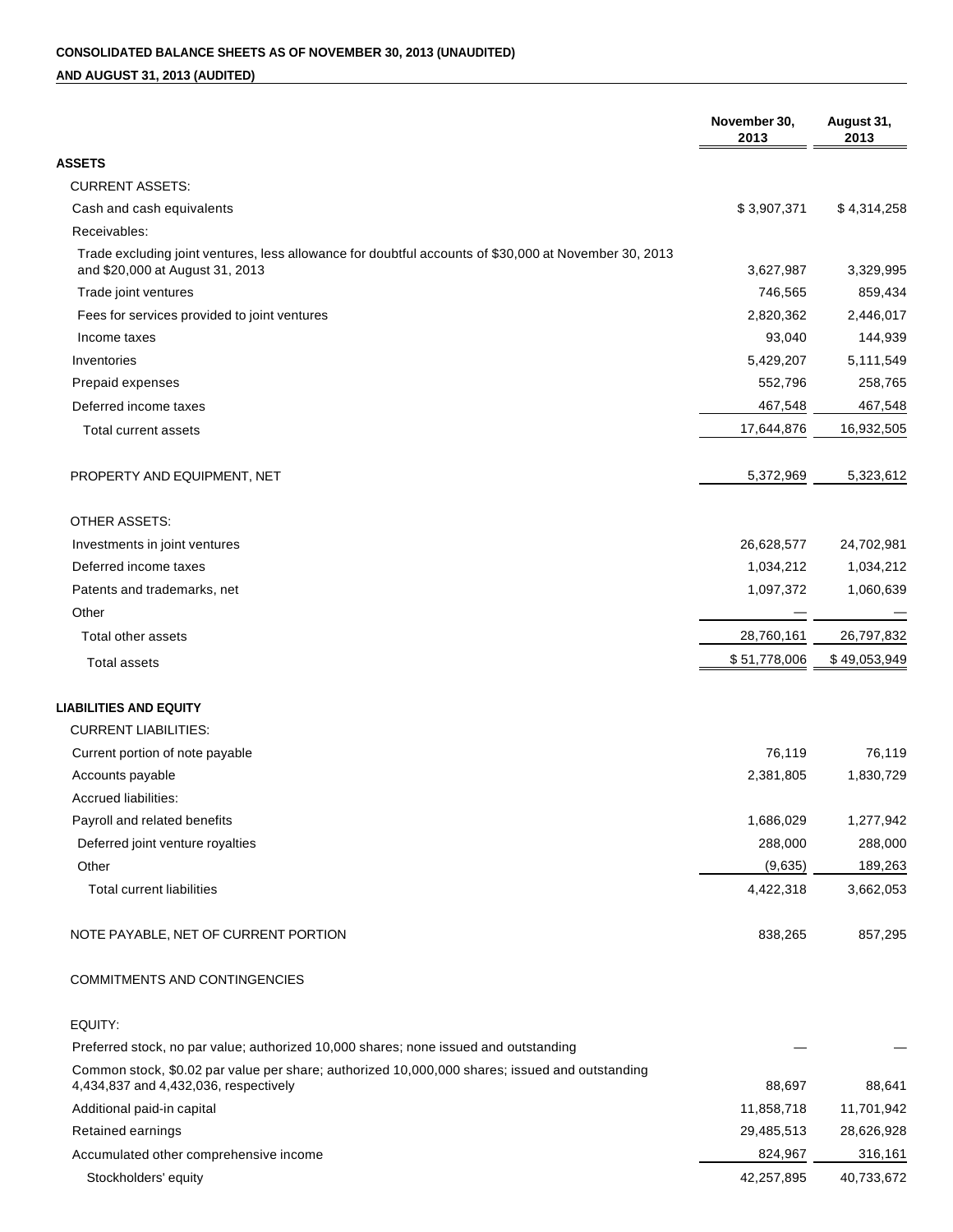| Non-controlling interest     |  |
|------------------------------|--|
| Total equity                 |  |
| Total liabilities and equity |  |

| Non-controlling interest     | 4.259.528    | 3,800,929    |
|------------------------------|--------------|--------------|
| Total equity                 | 46.517.423   | 44,534,601   |
| Total liabilities and equity | \$51.778.006 | \$49.053.949 |

### **NORTHERN TECHNOLOGIES INTERNATIONAL CORPORATION AND SUBSIDIARIES CONSOLIDATED STATEMENTS OF OPERATIONS (UNAUDITED) FOR THE THREE MONTHS ENDED NOVEMBER 30, 2013 AND 2012**

|                                                     | <b>Three Months Ended</b> |                                     |
|-----------------------------------------------------|---------------------------|-------------------------------------|
|                                                     |                           | November 30, 2013 November 30, 2012 |
| <b>NET SALES:</b>                                   |                           |                                     |
| Net sales, excluding joint ventures                 | \$5,605,018               | \$4,770,387                         |
| Net sales, to joint ventures                        | 704,082                   | 521,360                             |
| Total net sales                                     | 6,309,100                 | 5,291,747                           |
| Cost of goods sold                                  | 4,158,031                 | 3,690,972                           |
| Gross profit                                        | 2,151,069                 | 1,600,775                           |
| JOINT VENTURE OPERATIONS:                           |                           |                                     |
| Equity in income of joint ventures                  | 1,427,748                 | 1,154,296                           |
| Fees for services provided to joint ventures        | 2,109,648                 | 1,846,277                           |
| Total joint venture operations                      | 3,537,396                 | 3,000,573                           |
| <b>OPERATING EXPENSES:</b>                          |                           |                                     |
| Selling expenses                                    | 1,318,886                 | 1,171,095                           |
| General and administrative expenses                 | 1,387,496                 | 1,248,696                           |
| Expenses incurred in support of joint ventures      | 329,264                   | 369,687                             |
| Research and development expenses                   | 1,138,520                 | 938,206                             |
| Total operating expenses                            | 4,174,166                 | 3,727,684                           |
| <b>OPERATING INCOME</b>                             | 1,514,299                 | 873,664                             |
| <b>INTEREST INCOME</b>                              | 1,789                     | 25,346                              |
| INTEREST EXPENSE                                    | (13, 670)                 | (6, 474)                            |
| <b>INCOME BEFORE INCOME TAX EXPENSE</b>             | 1,502,418                 | 892,536                             |
| <b>INCOME TAX EXPENSE</b>                           | 198,000                   | 134,000                             |
| <b>NET INCOME</b>                                   | 1,304,418                 | 758,536                             |
| NET INCOME ATTRIBUTABLE TO NON-CONTROLLING INTEREST | 445,832                   | 368,914                             |
| NET INCOME ATTRIBUTABLE TO NTIC                     | \$858,586                 | \$389,622                           |
| NET INCOME ATTRIBUTABLE TO NTIC PER COMMON SHARE:   |                           |                                     |
| Basic                                               | \$0.19                    | \$0.09                              |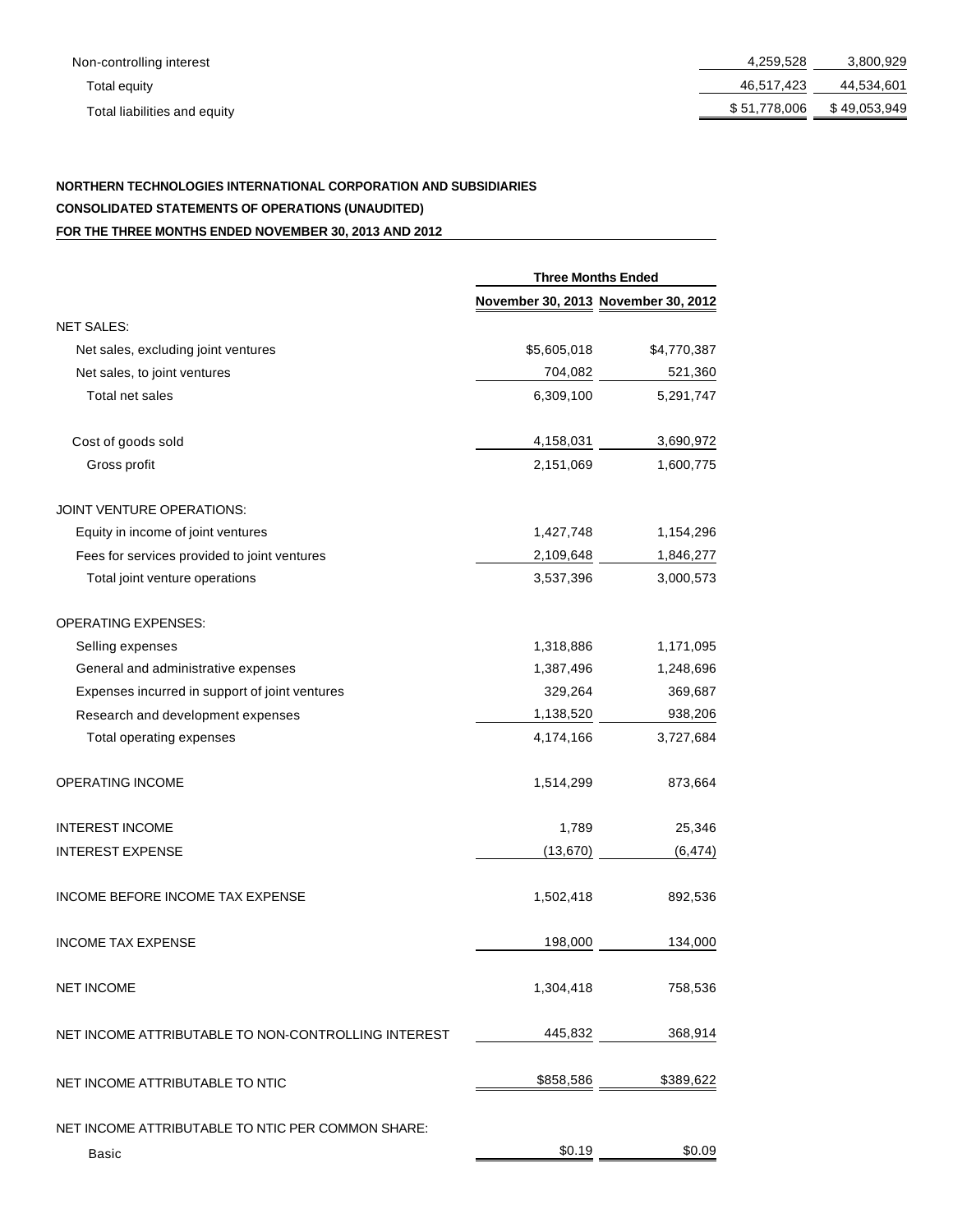| Diluted                                             | \$0.19    | \$0.09    |
|-----------------------------------------------------|-----------|-----------|
| WEIGHTED AVERAGE COMMON SHARES ASSUMED OUTSTANDING: |           |           |
| Basic                                               | 4,434,770 | 4,406,205 |

|         | .552.669 | 136<br>$\overline{A}$ |
|---------|----------|-----------------------|
| Diluted |          | w                     |

## **NORTHERN TECHNOLOGIES INTERNATIONAL CORPORATION AND SUBSIDIARIES**

### **CONSOLIDATED STATEMENTS OF CASH FLOWS (UNAUDITED)**

### **THREE MONTHS ENDED NOVEMBER 30, 2013 AND 2012**

|                                                                               | <b>Three Months Ended</b>           |               |
|-------------------------------------------------------------------------------|-------------------------------------|---------------|
|                                                                               | November 30, 2013 November 30, 2012 |               |
| CASH FLOWS FROM OPERATING ACTIVITIES:                                         |                                     |               |
| Net income                                                                    | \$1,304,418                         | \$758,536     |
| Adjustments to reconcile net income to net cash used in operating activities: |                                     |               |
| Expensing of fair value of stock options vested                               | 127,927                             | 43,393        |
| Depreciation expense                                                          | 116,690                             | 105,688       |
| Amortization expense                                                          | 21,434                              | 17,445        |
| Loss on disposal of assets                                                    | 2,178                               |               |
| Loss on impairment of joint venture                                           | 50,000                              |               |
| Equity in income from joint ventures                                          | (1,477,748)                         | (1, 154, 297) |
| Increase in allowance for doubtful accounts                                   | 10,000                              |               |
| Changes in current assets and liabilities:                                    |                                     |               |
| Receivables:                                                                  |                                     |               |
| Trade, excluding joint ventures                                               | (302,098)                           | (205, 361)    |
| Trade, joint ventures                                                         | 112,869                             | (207, 957)    |
| Fees for services provided to joint ventures                                  | (374, 345)                          | 330,564       |
| Income taxes                                                                  | 52,837                              | (196, 635)    |
| Inventories                                                                   | (309, 071)                          | (865, 175)    |
| Prepaid expenses and other                                                    | (293, 493)                          | (151, 029)    |
| Accounts payable                                                              | 546,639                             | 24,296        |
| Income tax payable                                                            | 320                                 | 4,191         |
| <b>Accrued liabilities</b>                                                    | 203,699                             | 22,201        |
| Net cash used in operating activities                                         | (207, 744)                          | (1,474,140)   |
| CASH FLOWS FROM INVESTING ACTIVITIES:                                         |                                     |               |
| Dividends received from joint ventures                                        | 12,500                              | 2,676,337     |
| Additions to property and equipment                                           | (166, 299)                          | (67, 165)     |
| Effect of NTI Asean consolidation on cash                                     |                                     | 1,612,768     |
| Additions to patents                                                          | (58, 639)                           | (68, 665)     |
| Net cash (used in) provided by investing activities                           | (212, 438)                          | 4,153,275     |
| CASH FLOWS FROM FINANCING ACTIVITIES:                                         |                                     |               |
| Repayment of note payable                                                     | (19,030)                            | (19,030)      |
| Dividend received by non-controlling interest                                 |                                     | (72, 842)     |
| Proceeds from employee stock purchase plan                                    | 21,255                              | 28,938        |
| Proceeds from exercise of stock options                                       | 7,650                               | 102,815       |
| Net cash provided by financing activities                                     | 9,875                               | 39,881        |